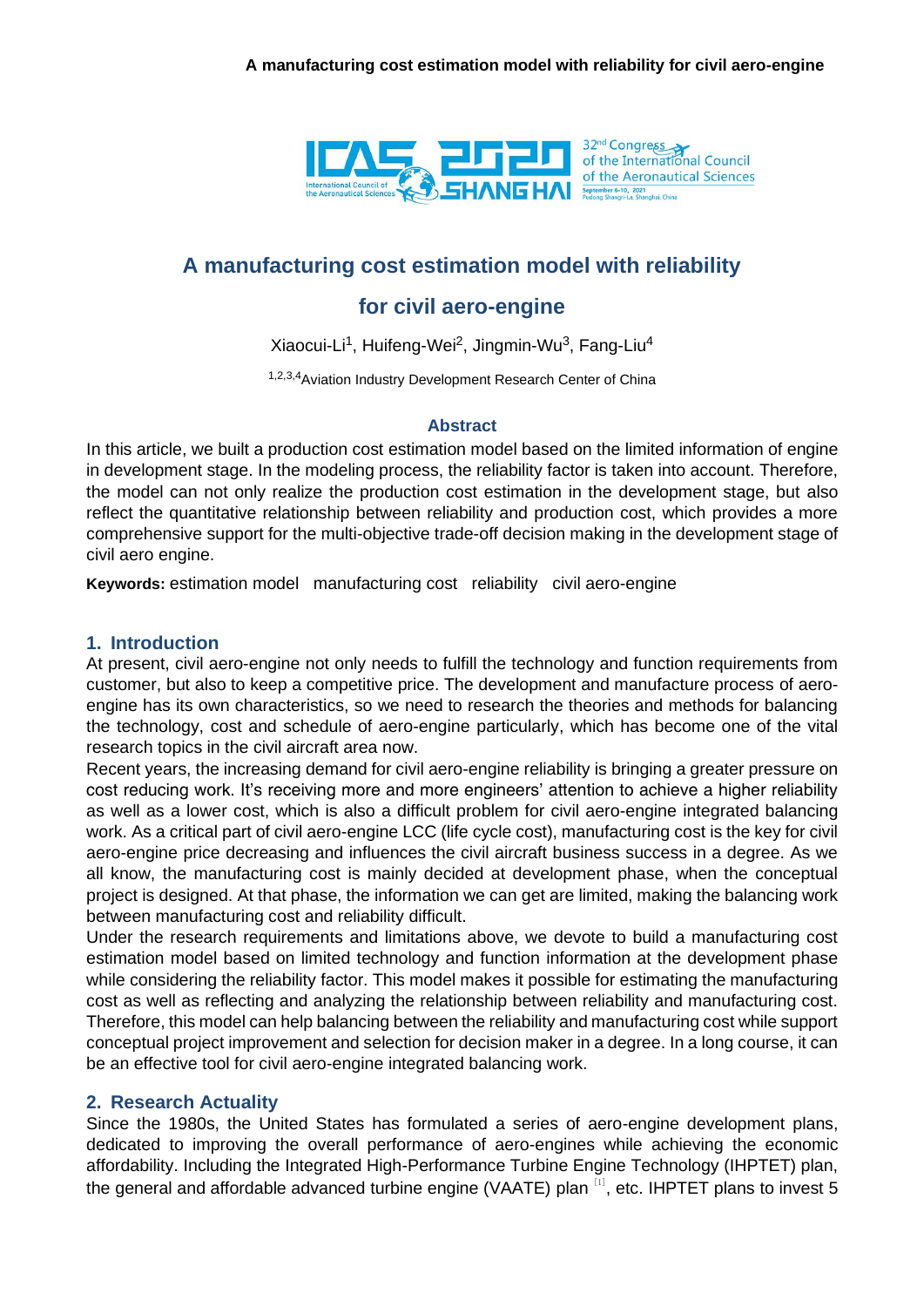billion US dollars to achieve a "push-to-weight ratio (power-to-weight ratio) increase of 100%-120%, a 30%-40% reduction in fuel consumption, a 35%-60% reduction in production and maintenance costs, and affordability in three stages. The target is to increase the affordability on the basis of the F119 engine. After the great success of the IHPTET program, the United States launched the VAATE program. It is the world's first aero-engine technology development program with the goal of affordability. The focus of development has shifted from improving performance and reducing costs to improving affordability. In addition, the European Advanced Core Military Engine (ACME) program, led by the United Kingdom, and the "Affordable Near-Term Low Pollution (ANTLE)" program led by Rolls-Royce have put forward specific goals to improve performance and reduce costs. A variety of effective measures have been taken in aerodynamics, thermodynamics, material technology, structural strength and control.

The study of cost estimation models is an important part of the research on aero-engine affordability. In the process of effectively advancing and implementing aero-engine development plans abroad, a variety of aero-engine cost estimation models have been established to lay a technical foundation for the effective implementation of the development plan. Aiming at the production cost estimation problem in the development stage, the American RAND Corporation established the DAPCA-IV engine production cost estimation model with the maximum thrust, the maximum Mach number and the turbine inlet temperature of the engine as parameters. The U.S. Air Force has established a molar factor estimation model using aero engine turbine inlet temperature, maximum fuel consumption, and air flow as parameters. The Central Aviation Engine Research Institute of Russia established an engine production cost estimation model with parameters such as engine afterburner thrust, maximum take-off thrust, year of supply, and engine generation. P&W has established a method for estimating the manufacturing cost of engine components. It can be seen from the above that in the development stage, due to the lack of data and information about the engine, the parameter method is generally used in each research structure, and the technical indicators of the effective engine are selected as the parameter factor to establish the production cost estimation model.

Domestic research work on cost analysis began in the 1980s. Relevant documents were released, including GJB1364 "Equipment Cost-Effectiveness Analysis" and "Comprehensive Demonstration Report Compilation Guide." Proposed related concepts, including the introduction of earned value management (EVM), the work breakdown structure (WBS), and establishment of the "four characteristics in one" (Applicability, comfort, affordability, commonality and serialization), focusing on direct operating costs (DOC) and lifetime costs (LCC)". However, our economic work for aero engine turbine started late, with less data and experience accumulation. In terms of economics and cost analysis, a lot of research work has been done in this regard, while most of the work is qualitative analysis, and the quantitative analysis is insufficient.

Based on the research results at home and abroad, we found that, for the production cost estimation in the development stage, the domestic cost estimation model developed late and there are fewer models, and mainly draws on the experience of foreign modeling. The cost estimation models established abroad generally adopt the parameter method, and all use technical indicators as parameters. However, in the current domestic civil aviation engine, it is required not only to consider the technical indicators and production costs, but also to consider the reliability of the engine in the development stage. This requires us to study the relationship between production costs, technical indicators and reliability, so as to achieve multi-objective trade-offs in the development phase.

## **3. Modeling ideas**

The model building process including cost factor choice, data collection, modeling, model application and so on. We collect the information of typical civil aero-engine first, and then do cost factor diming and correlation analysis on the date collected. We get a critical cost factor group-including reliabilitythrough the work above, and finally succeed an estimation model with scientific modeling methods on the cost factor group. The cost factors in relation with the manufacturing are various and complicated, so it hard to analysis. Meanwhile, the civil aero-engine information is difficult to obtain.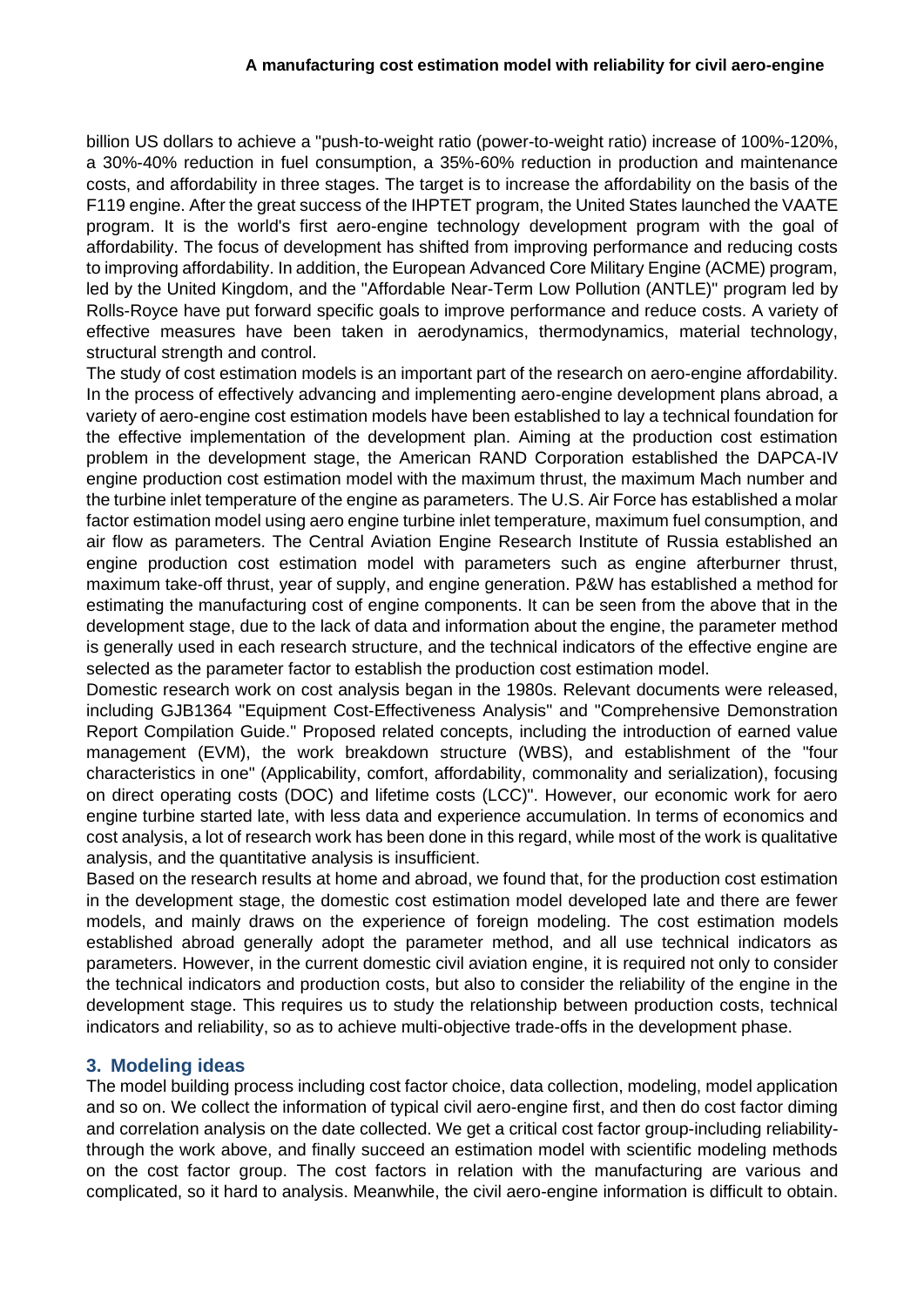All of those above make the realization of this research a significant achievement in the civil aircraft field at home.

Based on the experience on building the production cost estimation models at home and abroad, and combining the characteristics on civil aero engine development phases, we still chose to use the parameter method concept to establish a civil aero engine production cost estimation model on the development phase. As we all know, the key to parameter method is the selection of parameters and the determination of model form. In this part, we explain in detail the idea of determining the parameters of the cost estimation model and the basic form of the model.

#### 3.1 parameter selection

There are many factors that affect the cost of engine production, but in the engine development stage, the information of the engine that can be obtained is not abundant. In the process of constructing the production cost estimation model, how to choose the parameters scientifically and reasonably is the key to ensuring the scientific and accuracy of the model. Under the limited information, we classify the factors that have an impact on the cost, which mainly be divided into the following aspects: engine performance indicators, magnitude indicators, and reliability indicators[2].

| performance indicators    | magnitude indicators, | reliability indicators     |  |  |  |
|---------------------------|-----------------------|----------------------------|--|--|--|
| EP Engine power           | Maximum diameter      | Mean time between failures |  |  |  |
| Fuel consumption rate     | Length                | Air parking rate           |  |  |  |
| Power-to-weight ratio     | Height                | Repair rate                |  |  |  |
| Boost ratio               | Weight                | Unplanned reissue rate     |  |  |  |
| Temperature inlet turbine | Frontal area          |                            |  |  |  |
| Air flow                  |                       |                            |  |  |  |

The independent variables selected in model building need to meet the following conditions: 1. Large correlation with dependent variables; 2. Small correlation with each other; 3. Easy to obtain; 4. Quantifiable. Based on the conditions above, we select one of the engine performance indicators, the magnitude indicators and the reliability indicators factor as the independent variable of the model during the modeling process.

For the reliability indicator part, the air parking rate is a unique reliability indicator of the engine system, which may be caused by its own or the accessory system failure. Because the air parking failure will have a serious impact on the safety of the aircraft, so it is the most important reliability parameter for both military and civilian engines <sup>[3]</sup>. The repair rate is a reliability indicator for the use cost of the engine. A lower repair rate can reduce the engine life cycle cost and the cost of airlines. Unplanned reissue rate, which refers to the number of reissues within the unplanned period. As for the replacement reason, it is not only caused by the failure of the engine itself, but also by some reasons of the aircraft's other systems or the aircraft itself. The mean time between failures refers to the length of time between two failures. It is the most widely used parameter, but again, the cause of the failure cannot be determined. Through the analysis above, we come to the conclusion that, the air parking rate are the best indicator that reflects the reliability of the aircraft engine itself. Therefore, we choose it as the reliability factor of the production cost model.

In terms of magnitude indicator, according to the experience of typical domestic and foreign production cost evaluation models, weight indicator is an important cost influencing factor. Therefore, in this model, we also choose weight as the magnitude factor of the cost model.

As for performance indicator choose work, we do it under the premise above. In the previous analysis, we chose the air parking rate and weight as the dependent variables of the cost model. It can be seen that the power-to-weight ratio has a greater correlation with weight, and it has been learned from experience that the fuel consumption rate and the total boost ratio have a small correlation with the air parking rate index [4]. According to the principle of independent variable selection, we select the fuel consumption rate index as the performance factor of the cost model.

Through the above ideas, we finally determined that the parameters of the production cost estimation model are the air parking rate, weight and fuel consumption rate.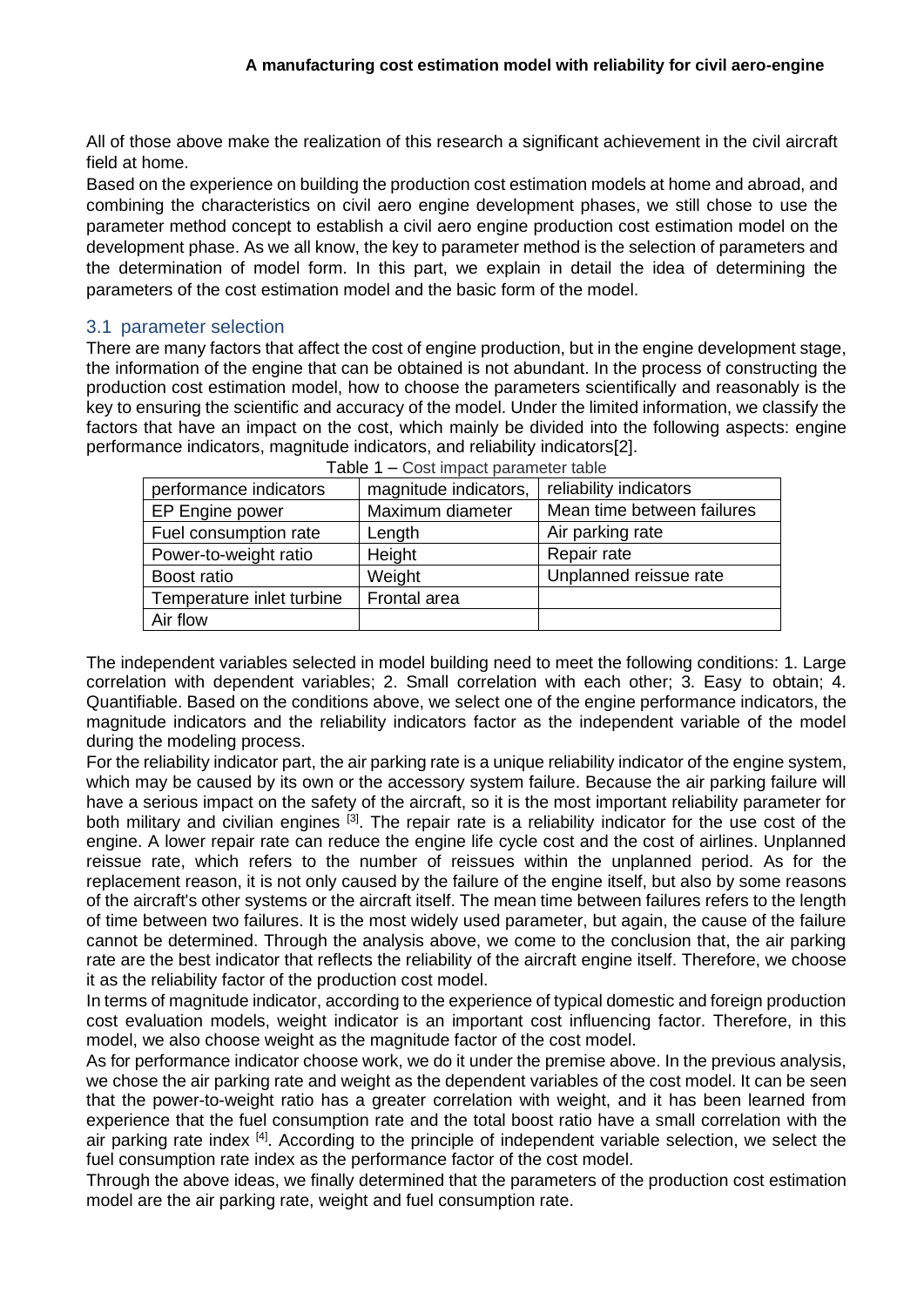# 3.2 Multiple linear regression analysis

Among the multiple current parametric models, the model proposed by RAND Corporation in 1982 is the most widely used, which has been maturely used by RAND Corporation in many cost estimation practice. Considering that the civil aviation engines is not many and the data that can be collected is limited, we learn from the modeling ideas proposed by RAND Corporation in 1982 and use multiple linear regression analysis to establish a civil aviation engine production cost estimation model.

Multiple linear regression analysis is a theoretically mature statistical prediction technology, which plays a pivotal role in the modeling research of engine cost. It has always been the most effective and widely used modeling method ever, and the cost models still in use are almost all multiple regression models.

1)The form of the multivariate linear model

The multivariate linear model is expressed in matrix form, as

$$
\begin{cases}\n\mathbf{y} = \mathbf{X}\mathbf{b} + \mathbf{e} \\
E(\mathbf{e}) = \mathbf{0} \\
cov(\mathbf{e}) = \psi\n\end{cases}
$$
\n(1)

Among them,  $y$  is called the observation vector; matrix  $X$  is called the regression design matrix; e is called the observation error; b is called the parameter vector; ψ is called the error-covariance matrix. We assume that  $e$  is an independent normal random vector,  $\theta$ , and is an unit matrix of order n, that is, the random error satisfies the Gauss-Markov assumption.

If the X column is full rank, the least square solution of formula (1) is (the derivation process is omitted)

$$
\hat{\mathbf{b}} = (\mathbf{X}^{\prime} \mathbf{X})^{-1} \mathbf{X}^{\prime} \mathbf{y} \quad (2)
$$

According to the Gauss-Markov theorem, the least squares solution of (2), is an unbiased estimate of the minimum variance of b.

2) Model hypothesis testing

In the process of multiple linear regression modeling, model hypothesis testing is an indispensable work. Only the multiple linear regression model satisfies the hypothesis test conditions that is credible. Common test models include goodness-of-fit test, F-test and t-test.

A. goodness-of-fit test

The goodness of fit is defined as

$$
R^2 = \frac{\text{SSR}}{\text{SST}} = 1 - \frac{\text{SSE}}{\text{SST}}
$$
 (3)

The goodness of fit is the percentage of the explainable variation in the total variation. SST is the sum of squares of total variation, and its degree of freedom is (n-1); SSR is the interpretable sum of squares of variation, and its degree of freedom is k; SSE is the residual sum of squares, and its degree of freedom is (n-k-1)

The goodness of fit coefficient is one of the parameters that measure the quality of the model. The closer to 1, the higher the fit of the regression model. The size of is related to the number of independent variables. The more of the independent variables, the larger of , but it does not mean that the quality of the model is higher. In the case of a certain sample size n, increasing the independent variable will inevitably reduce the degree of freedom, so that the statistical trend of the data is less likely to appear. Therefore, many statisticians advocate that using as few independent variables as possible in regression modeling.

In order to make the degree of freedom factor be considered in the goodness of fit coefficient, the adjustment degree of fit coefficient is defined

$$
\overline{R}^2 = 1 - \frac{\text{SSE}/(n - k - 1)}{\text{SST}/(n - 1)}
$$
(4)

When n is very large and k is very small, the difference between and is not very big; However, when n is small and k is large, is much less than. It is time to consider reducing or adjusting the variable. B. F-test

The purpose of F test is to test whether the dependent variable y has a linear relationship with the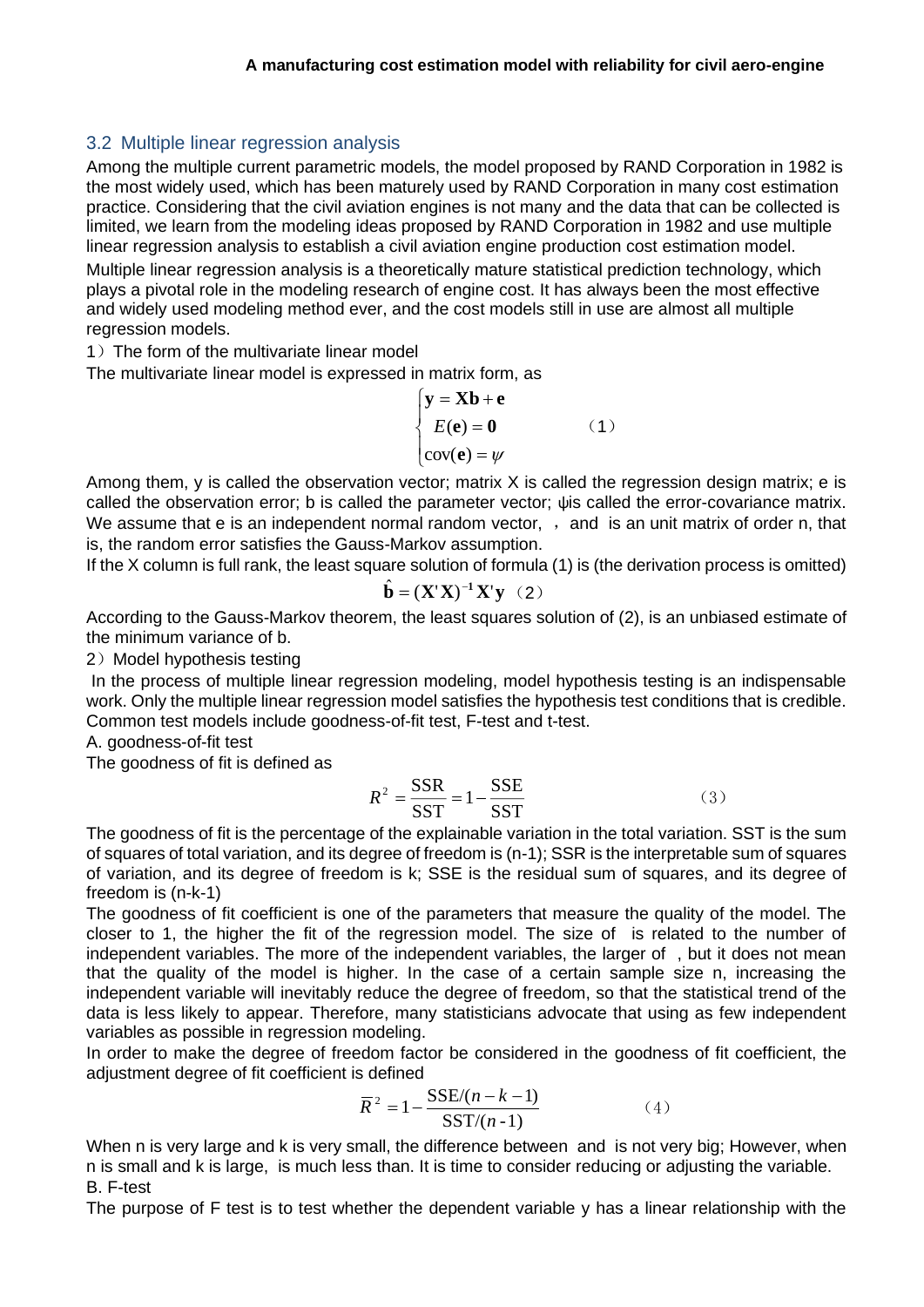independent variable. The null hypothesis and the opposite hypothesis are as follows.

$$
\mathbf{H}_0: \quad \mathbf{b} = \mathbf{0}; \qquad \mathbf{H}_1: \quad \mathbf{b} \neq \mathbf{0} \tag{5}
$$

The test statistic is:

$$
F = \frac{\text{SSR}/k}{\text{SSE}/(n-k-1)} \sim F(k, n-k-1) \tag{6}
$$

For a given significance level, if  $F \leq F_\alpha(k,n-k-1)$  ,then  $\text{H}_0$  is accepted, that is, the dependent variable y has no significant linear relationship with the independent variable; On the contrary, it

negates  ${\rm ^{H_0}}$ and considers that the dependent variable y has a linear relationship with the independent variable.

#### C. t-test

The purpose of t-test is to test whether the global parameter of each independent variable is significant zero, that is, to determine whether has significant explanatory ability to Y. The null hypothesis and the opposite hypothesis are as follows.

 $H_0:$  **b**  $_j = 0;$  **H**  $_1:$  **b**  $_j \neq 0$ 

The test statistic is:

$$
t = \frac{b_j}{S(b_j)} \sim t(n - k - 1)
$$
 (7)

For a given significance level, if  $|t| \leq t_{\alpha}$   $(n-k-1)$ , then accept  $10$ , that is, the parameter  $\mathbf{b}_{i}$  is 2  $t \leq t_{\alpha}$   $(n - k - 1)$  , then accept  $^{H_0}$  , that is, the parameter  $\mathbf{b}_{\beta}$ 

significantly zero; On the contrary, it is negated  $\ \mathbf{H}_0$ that the parameter $\mathbf{b}_j$  is significantly non-zero.

## **4. Cost model building**

According to the model construction idea, we selected the air parking rate, engine weight and fuel consumption rate as the model dependent variables, and use the multiple linear regression analysis method to establish the production cost estimation model.

## 4.1 Data collection

The production cost of an engine is the internal data of engine manufacturer enterprises, which is the basis for the engine manufacturer to conduct commercial competition and obtain market competitiveness. As a result, it is not available to obtain a large number of the production costs data of engines from open sources.

The price of the aero-engine is mainly affected by the cost of the engine. Therefore, to a certain extent, the price of the engine reflects the size of its cost. Because engine costs are hard to obtain, in order to meet the modeling requirements, we collected the engine price as the basic data in the modelling.

At the same time, after a long period of accumulation and multi-channel data collection for the air parking rate, engine fuel consumption rate and weight. We finally form a set of engine production costs and parameter data as follows [5]. For some reasons, we do not list the engine type in the table.

The data in this table are obtained through domestic authoritative channels and are recognized as true data. Measure unit of fuel consumption rate is kg/ (daN.h); Measure unit of weight is "kg"; air parking rate is of thousands rate: Engine price is in "USD", 2012.

| NO. | Engine price (USD) | Air parking rate | Fuel consumption rate | Weight |
|-----|--------------------|------------------|-----------------------|--------|
|     | 8,500,000          | 0.0013           | 0.614                 | 2384   |
|     | 15,000,000         | 0.002            | 0.279                 | 5443   |

|  | Table 2 - Engine data sheet |  |  |
|--|-----------------------------|--|--|
|--|-----------------------------|--|--|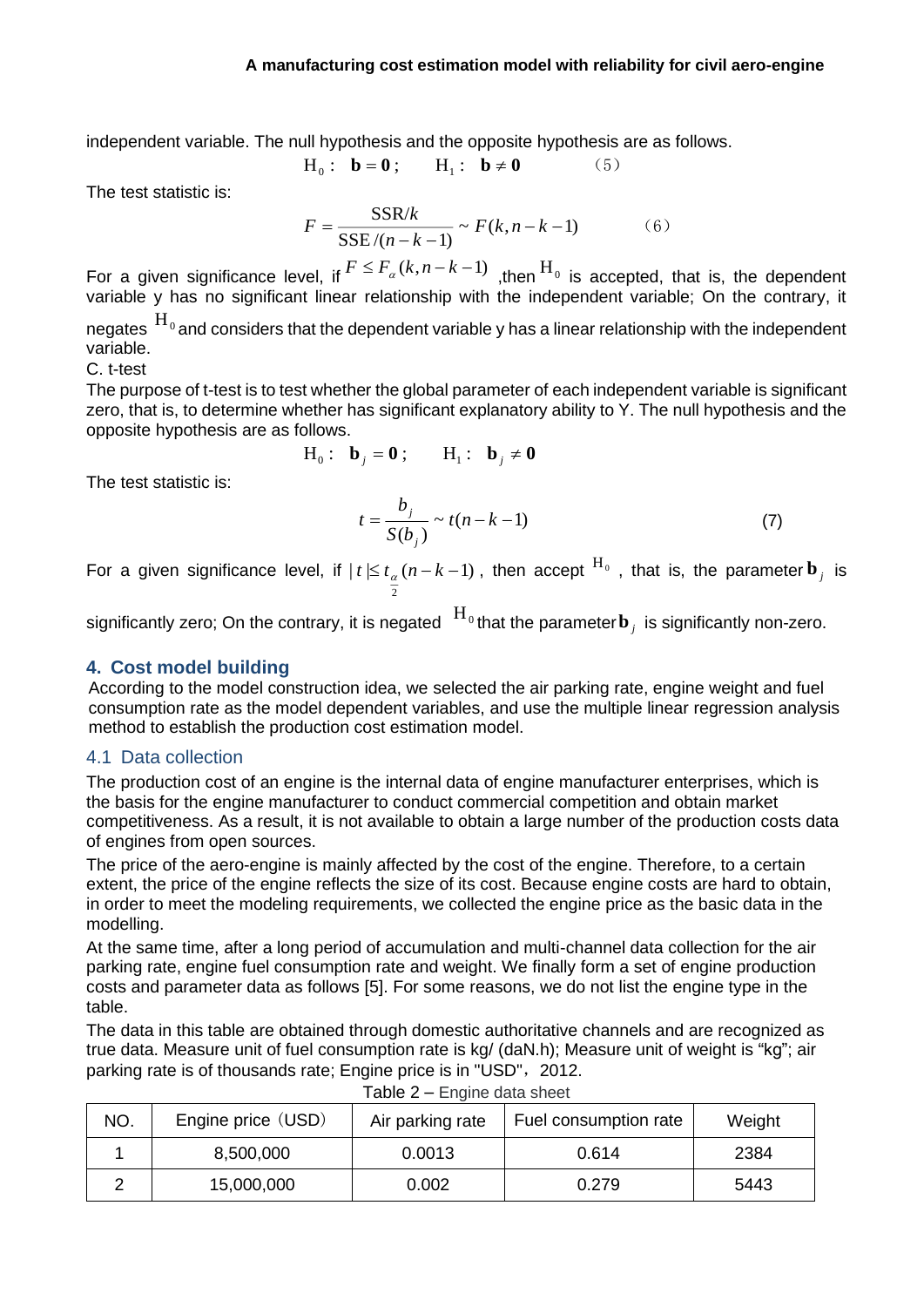#### **A manufacturing cost estimation model with reliability for civil aero-engine**

| 3 | 15,000,000 | 0.001 | 0.279 | 5642.3 |
|---|------------|-------|-------|--------|
| 4 | 8,500,000  | 0.001 | 0.585 | 2242   |
| 5 | 15,000,000 | 0.002 | 0.571 | 4748   |
| 6 | 14,000,000 | 0.004 | 0.345 | 5091   |
|   | 17,000,000 | 0.001 | 0.562 | 7825   |

### 4.2 Model building

In the process of establishing the model, it is necessary to go through continuous attempts and explorations, discover the rules in the explorations, and further revise and improve the modeling ideas, and finally achieve more modeling state.

In the initial exploration of this modeling, we used the data in Table 2 above directly. We take the Engine price data in the above table as the dependent variable, the Air Parking Rate, Fuel Consumption Rate and Weight as the dependent variables to conduct regression modeling. There are many regression problems on the results, but at the same time it gives us a lot of enlightenment. The modeling results are obtained as follows:

| <b>Regression statistics</b> |             |  |  |  |  |
|------------------------------|-------------|--|--|--|--|
| <b>Multiple R</b>            | 0.962630602 |  |  |  |  |
| R Square                     | 0.926657676 |  |  |  |  |
| <b>Adjusted R Square</b>     | 0.853315352 |  |  |  |  |
| standard error               | 1298124.496 |  |  |  |  |
| observed value               |             |  |  |  |  |

| Variance analysis                |   |             |             |             |             |  |  |  |
|----------------------------------|---|-------------|-------------|-------------|-------------|--|--|--|
| df<br>SS<br>МS<br>Significance F |   |             |             |             |             |  |  |  |
| regression analysis              | 3 | 6.38732E+13 | 2.12911E+13 | 12.63469201 | 0.032967555 |  |  |  |
| residual                         | 3 | 5.05538E+12 | 1.68513E+12 |             |             |  |  |  |
| total                            | 6 | 6.89286E+13 |             |             |             |  |  |  |

| Regression result |                                                                               |            |            |           |            |           |  |  |
|-------------------|-------------------------------------------------------------------------------|------------|------------|-----------|------------|-----------|--|--|
|                   | standard error<br>Coefficients<br>t Stat<br>P-value<br>Lower 95%<br>Upper 95% |            |            |           |            |           |  |  |
| Intercept         | 6078248                                                                       | 3203928.27 | 1.89712    | 0.1540678 | -4118082.0 | 16274577. |  |  |
| X Variable 1      | $2.79E + 08$                                                                  | 529810664. | 0.52726    | 0.6345118 | -14067408  | 19654471  |  |  |
| X Variable 2      | -1874254                                                                      | 4061875.95 | $-0.46142$ | 0.675892  | -14800956. | 11052448. |  |  |
| X Variable 3      | 1590.381                                                                      | 296.311065 | 5.36726    | 0.0126600 | 647.38667  | 2533.3747 |  |  |

From the results above, it can be seen that the regression results have the following shortcomings: 1. The total standard error and the standard error of each coefficient are too large; 2. The absolute values of coefficients and constants obtained by regression are too large. From the above results,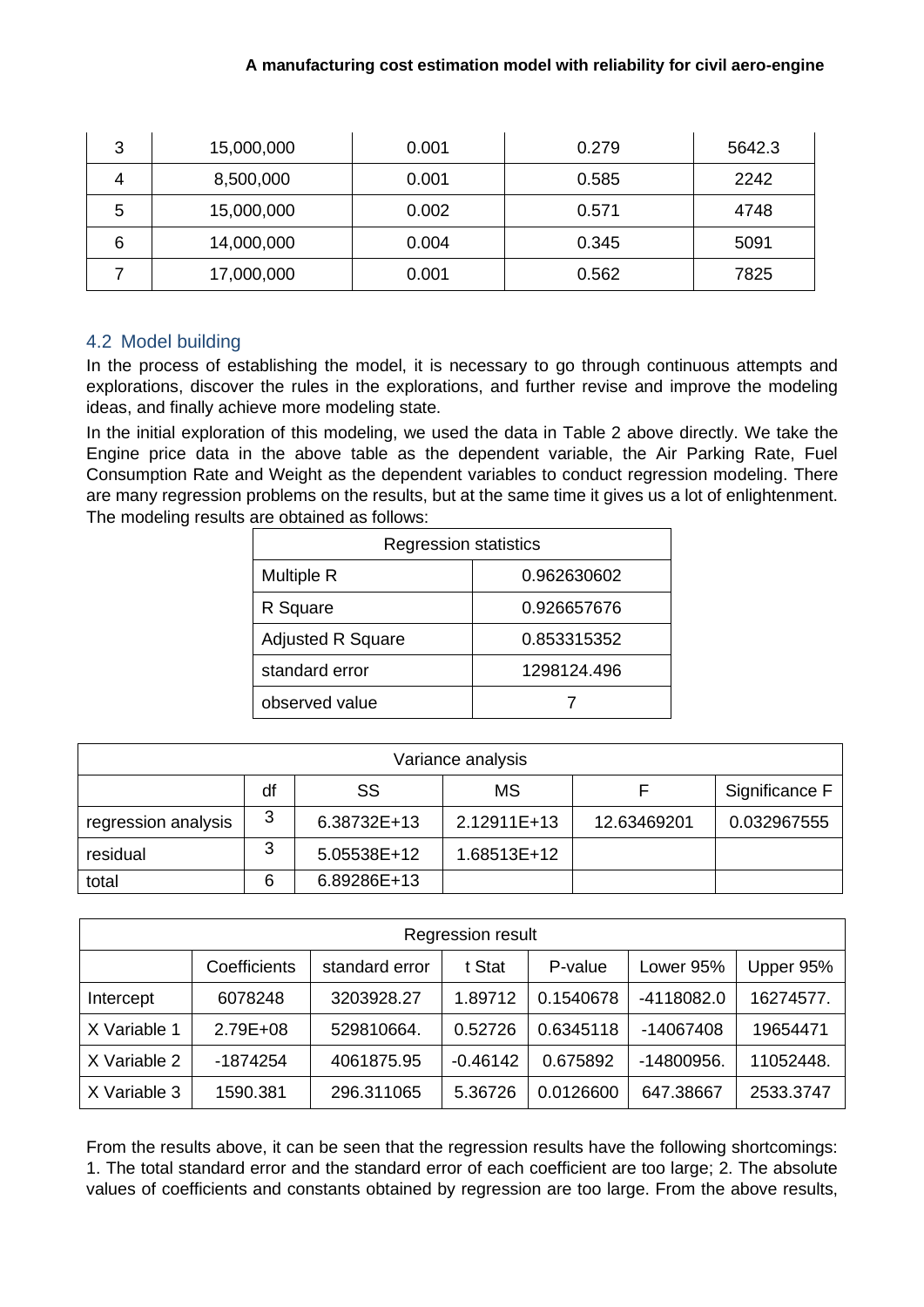we can infer that the measurement magnitude of Engine price, Air parking rate, Fuel consumption rate and Weight is different, direct fitting cannot eliminate the influence. On the other hand, the linear relationship between Engine price and Air parking rate, Fuel consumption rate, Weight is not obvious. Thus, we need to do some work to solve the problems.

We went through countless modeling explorations. We Constantly discover problems, discover rules, and optimize modeling and finally, we combine useful continuous exploration and experience summary and processed the parameters as follows before modeling: 1. Actually, the main fault of the engine is the air stop rate. Therefore, we make the following assumptions and processing: Air parking rate = failure rate =λ, Reliability R =  $e^{-\lambda}$  , R/1-R as an independent variable. 2. take the log of both the independent variable and the dependent variable. The sorted data table is shown below. Y is the logarithmic value of Engine price, X1 is the logarithmic value of R/1-R, X2 is the logarithmic value of Fuel consumption rate, X3 is the logarithmic value of Weight.

Table 3 – Improved data sheet.

|                | mproved data cribet.    |                            |                            |                            |  |  |
|----------------|-------------------------|----------------------------|----------------------------|----------------------------|--|--|
| NO.            | dependent<br>variable Y | independent<br>variable X1 | independent<br>variable X2 | independent<br>variable X3 |  |  |
| 1              | 6.929418926             | 2.885774326                | $-0.211831629$             | 3.377306251                |  |  |
| $\mathcal{P}$  | 7.176091259             | 2.698535637                | $-0.554395797$             | 3.735838334                |  |  |
| 3              | 7.176091259             | 2.999782835                | $-0.554395797$             | 3.751456174                |  |  |
| $\overline{4}$ | 6.929418926             | 2.999782835                | $-0.232844134$             | 3.350635608                |  |  |
| 5              | 7.176091259             | 2.698535637                | -0.243363892               | 3.67651071                 |  |  |
| 6              | 7.146128036             | 2.39707113                 | $-0.462180905$             | 3.706803097                |  |  |
| 7              | 7.230448921             | 2.999782835                | -0.250263684               | 3.893484346                |  |  |

In the process of modeling, it is generally necessary to select part of the data as modeling data and part of the data as validation data. Due to the small amount of effective data that could be collected in this study, we chose the first six groups of data as modeling data and the seventh group of data as verification data.

The first six groups of data in the above table were fitted by multiple linear regression, and the fitting results were shown as follows:

Y=-0.0225X1+0.1770 X2+0.8046X3+4.1966

It means:

logP=log(R/1-R) <sup>-0.0225</sup>+logA<sup>0.1770</sup>+logW<sup>0.8046</sup>+4.1966=log(R/1-R) <sup>--0.0225</sup> $\times$ A<sup>0.1770</sup> $\times$  W<sup>0.8046</sup> $\times$ 10<sup>4.1966</sup>

So, the production cost model of civil aircraft engine is

 $\mathsf{P} \mathsf{=}\ (\mathsf{R}/\mathsf{1}\mathsf{-}\mathsf{R})$   $\cdot^{0.0225}\!\times\!\mathsf{A}^{0.1770}\!\times\mathsf{W}^{0.8046}\!\times\! \mathsf{10}^{4.1966}$ 

P is the aero-engine price, in USD,2012; R is the reliability defined by Air parking rate when Failure rate =Air parking rate. A is fuel consumption rate, in kg/ (daN.h). W is the weight of the aero-engine, in kg.

#### 4.3 Model test

According to the principle of multiple linear regression analysis, it can be seen that the multiple linear regression results can only be considered scientific and effective if they satisfy the goodness of fit test, F-test and T-test. Therefore, we test and analyze the detailed results of the above regression to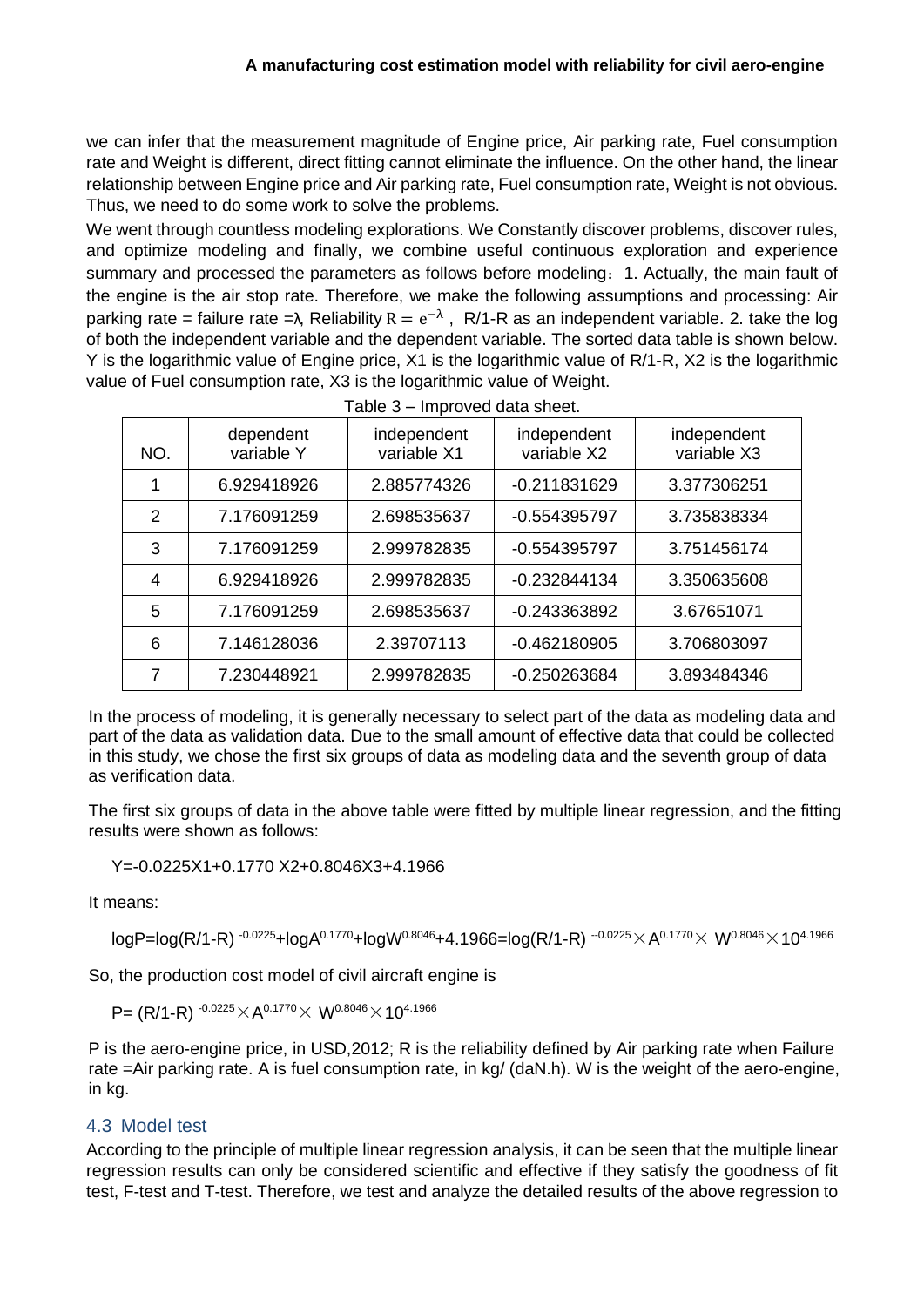| <b>Regression statistics</b> |          |  |  |  |  |
|------------------------------|----------|--|--|--|--|
| Multiple R                   | 0.996828 |  |  |  |  |
| R Square                     | 0.993667 |  |  |  |  |
| <b>Adjusted R Square</b>     | 0.984166 |  |  |  |  |
| standard error               | 0.01561  |  |  |  |  |
| observed value               |          |  |  |  |  |

ensure the credibility of the regression. Detailed results of the above model fitting are as follows:

| Variance analysis                              |   |          |          |          |          |  |  |
|------------------------------------------------|---|----------|----------|----------|----------|--|--|
| <b>SS</b><br><b>MS</b><br>df<br>Significance F |   |          |          |          |          |  |  |
| regression analysis                            | 3 | 0.076463 | 0.025488 | 104.5941 | 0.009485 |  |  |
| residual                                       | 2 | 0.000487 | 0.000244 |          |          |  |  |
| total                                          | 5 | 0.07695  |          |          |          |  |  |

| <b>Regression result</b> |                                                                               |          |          |          |            |          |  |  |
|--------------------------|-------------------------------------------------------------------------------|----------|----------|----------|------------|----------|--|--|
|                          | Coefficients<br>standard error<br>t Stat<br>P-value<br>Upper 95%<br>Lower 95% |          |          |          |            |          |  |  |
| Intercept                | 4.196603                                                                      | 0.306294 | 13.70122 | 0.005285 | 2.878726   | 5.514481 |  |  |
| X Variable 1             | 0.022465                                                                      | 0.035919 | 0.625435 | 0.595539 | $-0.13208$ | 0.177012 |  |  |
| X Variable 2             | 0.176985                                                                      | 0.074279 | 2.382685 | 0.140065 | $-0.14261$ | 0.496583 |  |  |
| X Variable 3             | 0.804625                                                                      | 0.073565 | 10.93759 | 0.008256 | 0.4881     | 1.121149 |  |  |

According to the above regression results, the regression model is highly reliable, mainly manifested in the following aspects: R2 is close to 1, and the standard error value is small, indicating that the model fitting degree is very good; is close to , indicating that the number of independent variables is reasonable; The values of SS and MS are very small, indicating that there is no big deviation in the model; A small F value indicates a high confidence of the model; The standard error of regression coefficient of each independent variable is small, indicating that the degree of fitting between independent variable and dependent variable is high.

At the same time, we used the seventh group of data in Table 3 for model instance verification. The independent variables of the seventh group of data, which were obtained from truthful data of the Air parking rate, Fuel consumption rate and Weight deformation, were input into the above regression results. The estimated value of Y' is 7.3525, and the actual value of Y is 7.2304. The error is calculated as follows

$$
E = \frac{Y' - Y}{Y} \times 100\% = 1.68\%
$$

The value of 1.68% is small enough. Therefore, we can conclude the model had a high degree of fitting and high reliability.

# **5. Summary**

In this paper, we take the domestic demand as the traction, based on the current domestic and foreign modeling concepts and methods, absorb the mature modeling experience, establish the production cost estimation model in the development stage. The model has the following advantages: 1. The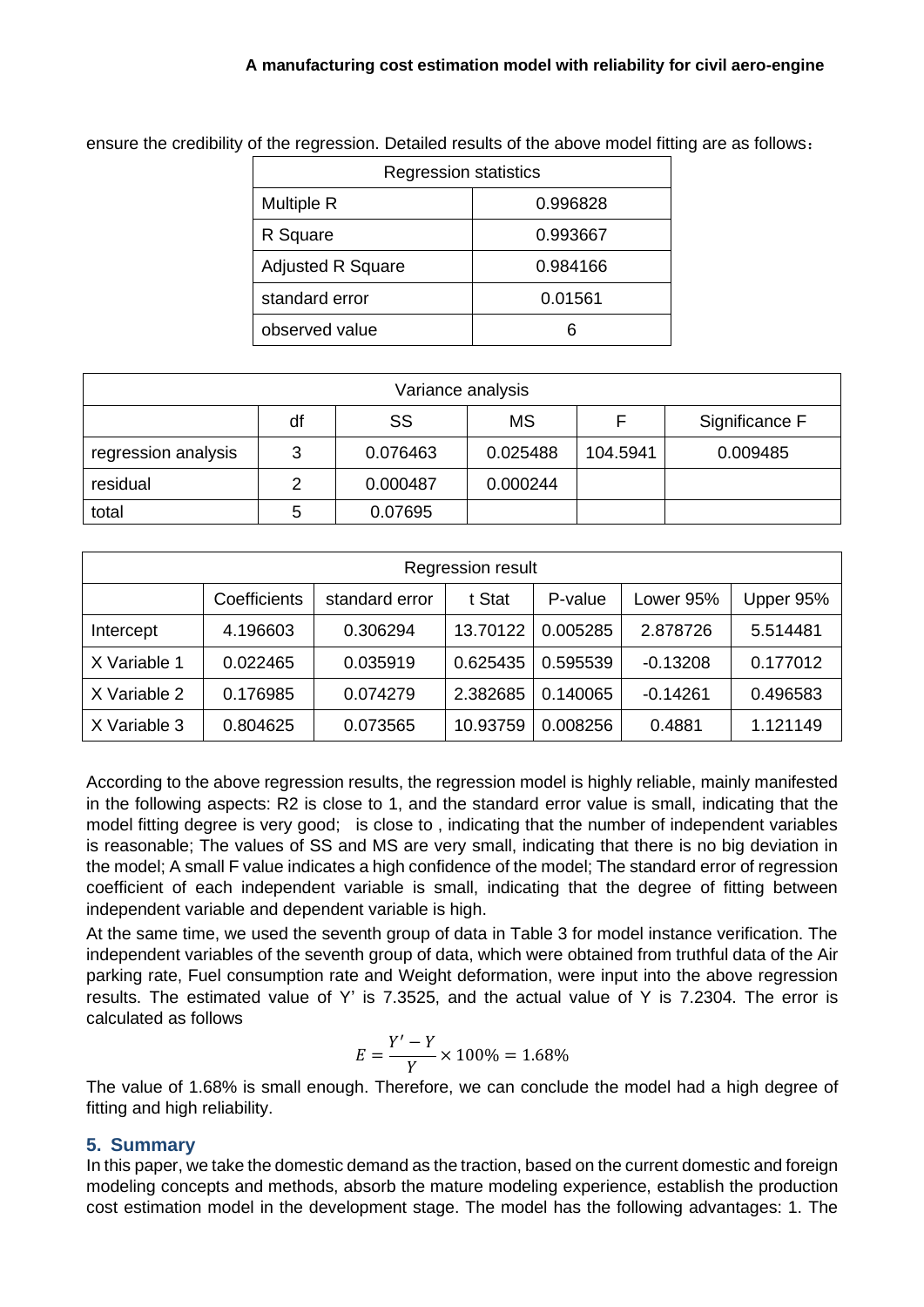model considers the reliability factors. This model can reflect the quantitative relationship between production cost and reliability and fill the research blank at home. It provides an effective decisionmaking basis for the trade-off between production cost and reliability and performance level in the development stage.

2. The model regression results with high reliability. This modeling process is based on sufficient real data, using multiple linear regression analysis. The regression test results are good, and the model is verified with real data, and the error is very small.

3. The production cost estimation model has high operability. The number of independent variables of the model is reasonable, and the value of independent variables can be obtained in the development stage, so the model has a strong practicability for the production cost estimation in the development stage.

## **6. Contact Author Email Address**

The contact author is Xiaocui-Li, email address is [majiangmian@126.com](mailto:majiangmian@126.com).

## **7. Copyright Statement**

We confirm that we hold copyright on all of the original material included in this paper and have obtained permission from the copyright holder of any material included in this paper to publish it as part of our paper. We confirm that we give permission for the publication and distribution of this paper as part of the ICAS proceedings or as individual off-prints from the proceedings.